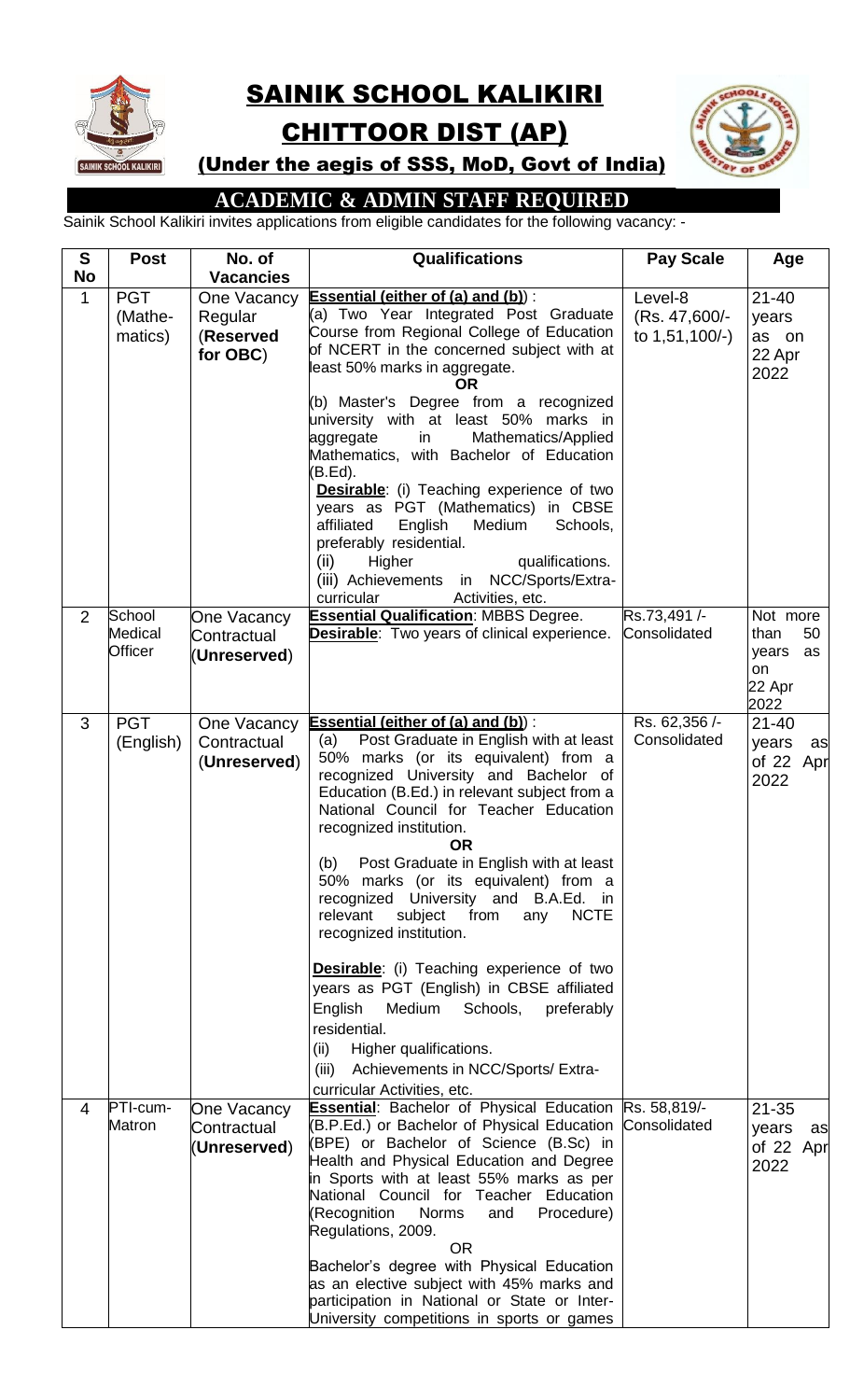|  | or athletics recognized by Association of<br>University or Indian<br>Indian<br>Olympic<br>Association.                     |  |
|--|----------------------------------------------------------------------------------------------------------------------------|--|
|  | <b>OR</b>                                                                                                                  |  |
|  | Bachelor's degree with 45% marks and<br>having participated in National or State or                                        |  |
|  | Inter-University sports or games or athletics                                                                              |  |
|  | for deputed in-service candidates (i.e.<br>trained<br>Education<br>Physical                                                |  |
|  | Teachers/Coaches) Graduation with 45%                                                                                      |  |
|  | marks and at least 3 years of teaching<br>experience as per National Council for                                           |  |
|  | Teacher Education (Recognition Norms &                                                                                     |  |
|  | Procedure) Regulations, 2009.<br>OR.                                                                                       |  |
|  | Graduate in Physical Education with 40%<br>marks<br><b>OR</b>                                                              |  |
|  | Graduate with Physical Education as an<br>elective subject with 40% marks<br><b>OR</b>                                     |  |
|  | Graduate who participated in school, Inter-                                                                                |  |
|  | Collegiate in sports/games or passed NCC<br>'C' Certificate in accordance with the                                         |  |
|  | National Council for Teacher Education                                                                                     |  |
|  | (Recognition Norms<br>and Procedure)<br>Regulations, 2007 notified on 10.12.2007<br><b>OR</b>                              |  |
|  | Graduate in Physical Education i.e. B.P.Ed.                                                                                |  |
|  | Course (or it's equivalent) of 3 years<br>duration.                                                                        |  |
|  | <b>OR</b><br>Graduate<br>having<br>represented                                                                             |  |
|  | State/University in sports/games/athletics<br><b>OR</b>                                                                    |  |
|  | Graduate who has secured 1 <sup>st</sup> , 2 <sup>nd</sup> or 3 <sup>rd</sup><br>position in Inter-Collegiate sports/games |  |
|  | tournaments/possessing NCC 'C' Certificate                                                                                 |  |
|  | or passed a basic course in Adventure<br>Sports.                                                                           |  |
|  | OR.                                                                                                                        |  |
|  | the one-year<br>Graduate<br>with<br>training<br>programme in Sports Science<br><b>Sports</b>                               |  |
|  | Management, Sports Journalism, etc. (in                                                                                    |  |
|  | accordance with the National Council for<br>Teacher Education (Form of application for                                     |  |
|  | recognition, the time limit of submission of                                                                               |  |
|  | application, determination of norms and<br>standards for<br>recognition<br>of<br>teacher                                   |  |
|  | education programmes and permission to<br>start a new course or training) Regulations,                                     |  |
|  | 2002 notified on 13.11.2022.                                                                                               |  |
|  | And<br>(b) Bachelor of Physical Education (B.P.Ed)                                                                         |  |
|  | of at least one-year duration (or its<br>equivalent) from any National Council for                                         |  |
|  | Teacher Education.                                                                                                         |  |
|  | <b>Desirable</b> : (a) Working experience in                                                                               |  |
|  | residential schools as a Physical Education<br>teacher.                                                                    |  |
|  | (b) Ability to teach in English medium                                                                                     |  |
|  | (c) Participation in State/National level sports<br>events.                                                                |  |
|  | (i)<br>Should take care of cadets like a<br>foster mother and discharge other duties &                                     |  |
|  | responsibilities as per the guidelines of the                                                                              |  |
|  | school.<br>Attainments in sports/Art/Music<br>(ii)                                                                         |  |
|  | Experience in handling children in<br>(iii)                                                                                |  |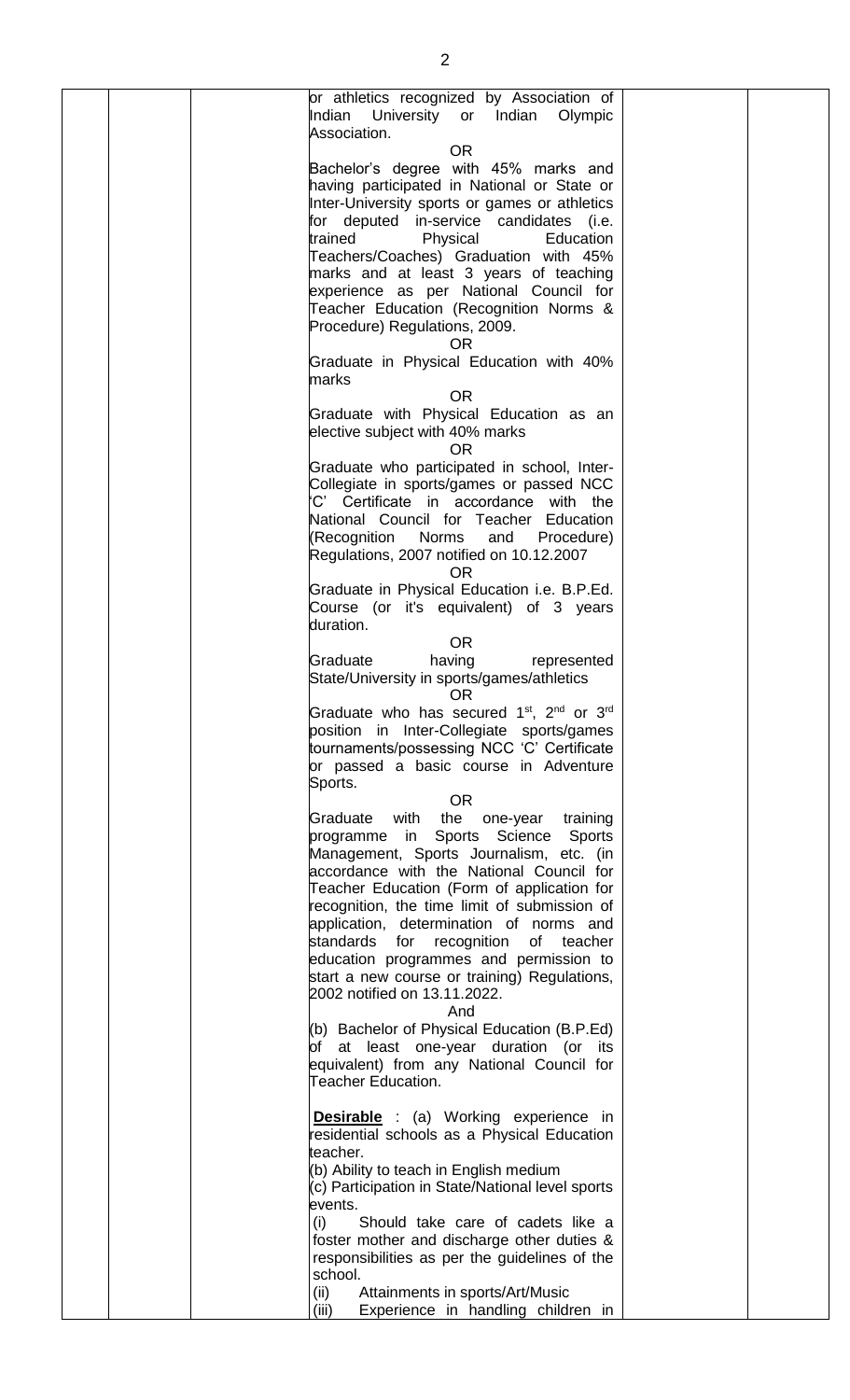|                |                               |                                                      | residential schools/hostels<br>Adequate proficiency in working in a<br>(iv)<br>computer network office environment.<br>Preference to be given to those who<br>(v)<br>Degree/Diploma<br>Home<br>possess<br>$\mathsf{a}$<br>in<br>Science or have done a dietitian's course<br>have<br>medical<br>knowledge<br>and<br>basic<br>including first aid.                                                                                                                                                                                                                                                                                                                                                                                                                                                                                                                                                                                                                                                 |                              |                                                     |
|----------------|-------------------------------|------------------------------------------------------|---------------------------------------------------------------------------------------------------------------------------------------------------------------------------------------------------------------------------------------------------------------------------------------------------------------------------------------------------------------------------------------------------------------------------------------------------------------------------------------------------------------------------------------------------------------------------------------------------------------------------------------------------------------------------------------------------------------------------------------------------------------------------------------------------------------------------------------------------------------------------------------------------------------------------------------------------------------------------------------------------|------------------------------|-----------------------------------------------------|
| 5              | Art cum<br>Craft<br>Teacher   | One Vacancy<br>Contractual<br>(Unreserved)           | <b>Essential:</b> Either of the $(a)$ , $(b)$ & $(c)$<br>(a) Master's degree in Fine Art (with Painting<br>Specialization).<br>(OR)<br>(b) Graduate with Fine Art/Art/Drawing and<br>Painting as one of the subjects with<br>minimum 4 years Diploma from a recognized<br>Institute/University.<br>(OR)<br>(c) Higher Secondary/Intermediate/Sr. Sec<br>School<br>Certificate<br>Examination<br>with<br>minimum 5 years full time/7 years part-time<br>diploma in Fine Art/Painting/Drawing and<br>Painting from a recognized Institute /<br>University.<br><b>Desirable:</b> (a) Teaching experience in public<br>schools<br>teacher.<br>Art<br>Craft<br>as<br>&<br>(b) Experience in photography and related                                                                                                                                                                                                                                                                                    | Rs. 58,819/-<br>Consolidated | $21 - 35$<br>years as<br>on<br>22 Apr<br>2022       |
|                |                               |                                                      | software tools. (c) Ability to teach in English<br>medium. (d) Interest in digital art.<br>(e) Proficiency in games and co-curricular<br>activities.                                                                                                                                                                                                                                                                                                                                                                                                                                                                                                                                                                                                                                                                                                                                                                                                                                              |                              |                                                     |
| 6              |                               | Counsellor 01 Vacancy<br>Contractual<br>(Unreserved) | <b>Essential:</b><br>MA (Psychology)/ MSc (Psychology)/ Post<br>Graduate Diploma in Clinical Psychology/<br>MA in Clinical Psychology from a recognized<br>university.<br>(OR)<br>Masters in Child Development/ Social Work<br>with 1 year Post Graduate Diploma in<br>Counselling<br>and<br>Guidance<br>from<br>a<br>recognized institute or University.<br>Desirable:<br>providing<br>One-year<br>experience in<br>counselling.<br>Persons<br>with adequate<br>training<br>ii)<br>in<br>Psychotherapy, Psychometric assessment<br>and experience of working in residential<br>schools.<br>iii) Add-on courses/training in areas like<br>cognitive behaviour therapy skills, Attention<br>Deficit Hyper Activity Disorder (ADHD)<br>behavioural issues and learning difficulties,<br>building<br>emotional<br>intelligence<br>and<br>resilience, Adolescence<br>Education<br>from<br>recognized institutes.<br>iv) Knowledge of the local language.<br>v) Basic Knowledge of computer operation. | Rs. 58,819/-<br>Consolidated | 45<br>$26$ to<br>years<br>as<br>on 22 Apr<br>2022   |
| $\overline{7}$ | Band<br><b>Master</b>         | 01 Vacancy<br>Contractual<br>(Unreserved)            | <b>Essential.</b> Potential Band Master/Band<br>Major/Drum Major Course at the AEC<br>Training College and Centre, Pachmarhi or<br>Equivalent Naval/Air Force Courses.                                                                                                                                                                                                                                                                                                                                                                                                                                                                                                                                                                                                                                                                                                                                                                                                                            | Rs. 38,252/-<br>Consolidated | $21 - 50$<br>years<br>as<br>on<br>22<br>Apr<br>2022 |
| 8              | Horse<br>Riding<br>Instructor | One Vacancy<br>Contractual<br>(Unreserved)           | <b>Essential Qualification.</b><br>(i) Intermediate<br>(i) Experience as Horse Riding Instructor in<br>a School / Horse Riding Club.<br><b>Desirable.</b> Higher Qualification / Risaldar<br>course qualified.                                                                                                                                                                                                                                                                                                                                                                                                                                                                                                                                                                                                                                                                                                                                                                                    | Rs. 38,252/-<br>Consolidated | $21 - 50$<br>years as<br>on 22 Apr<br>2022          |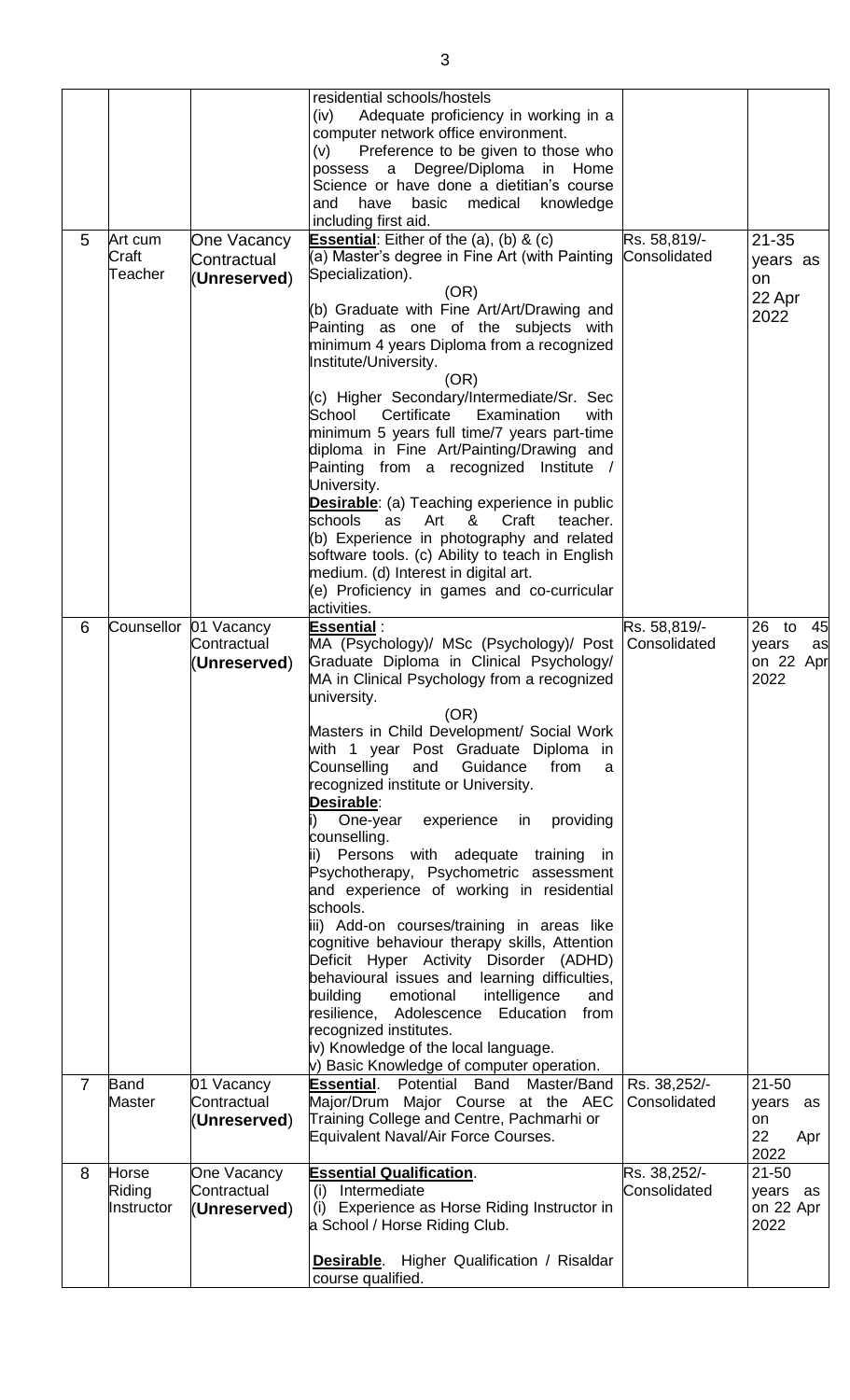| 9 | Hostel |                      | Three Vacancies <b>Essential:</b> i)<br>Should have<br>passed | Rs. 38,252/- | $21 - 50$ |
|---|--------|----------------------|---------------------------------------------------------------|--------------|-----------|
|   | Warden | lContractual         | Matriculation or equivalent examination.                      | Consolidated | years as  |
|   |        | (02 Unreserved,  ii) | Should be able to converse<br>in.                             |              | on.       |
|   |        | 01 OBC)              | English/Hindi/Telugu.                                         |              | 22<br>Apr |
|   |        |                      | iii) Should be willing to carry out all works                 |              | 2022      |
|   |        |                      | related to cadets' wellbeing & hostel                         |              |           |
|   |        |                      | maintenance.                                                  |              |           |
|   |        |                      | <b>Desirable:</b> i) Ex-servicemen will be given              |              |           |
|   |        |                      | preference.                                                   |              |           |
|   |        |                      | ii) Ex-servicemen posted as instructors                       |              |           |
|   |        |                      | IMA/OTA/NDA/RIMC will be given<br>top                         |              |           |
|   |        |                      | preference.                                                   |              |           |
|   |        |                      | iii) Candidates with Higher Qualifications and                |              |           |
|   |        |                      | experience of working as Hostel Warden in                     |              |           |
|   |        |                      | any Residential Public School will be given                   |              |           |
|   |        |                      | preference.                                                   |              |           |
|   |        |                      | iv) Candidates with proficiency in games as                   |              |           |
|   |        |                      | well as in co-curricular activities will be given             |              |           |
|   |        |                      | preference.                                                   |              |           |

**Pay & perks (only for Regular vacancies)**: Apart from Pay, other benefits i.e., DA, NPS, Gratuity, LTC, Rent free accommodation/HRA, subsidized schooling for a maximum of two children at Central Govt rates and medical allowance will be admissible as per Sainik Schools Society Rules, and Regulations.

How to apply: (1) Eligible and interested candidates may apply online by clicking on the link [http://sskalrecruitment.mastersofterp.in.](http://sskalrecruitment.mastersofterp.in/)

(2) A recent Passport size photograph of the candidate, not more than 01 month older is to be affixed at the space provided while applying online with candidate's signature.

(3) Application processing fee (Non-refundable) of Rs. 500/- for General Category and Rs.250/ for SC/ST Category are required to be paid before final submission. Applications without payment will not be accepted by the system. The fee once paid will NOT be refunded on any account nor would this fee be held in reserve for future examination/selection.

#### **General Instructions:**

1. The candidates should ensure that all the relevant information and documents have been uploaded, before finalizing the application. The detailed procedure for uploading of application with pictures is attached below. After submission of the application, the candidate should take a printout and keep for his/her record. No hard copy of the application needs to be submitted.

2. Shortlisted candidates will only be called for selection procedure after scrutiny, based on the essential qualifications. Certificates must be uploaded with the application in support of their qualification and experience. Otherwise the application will not be considered at the time of scrutiny.

3. No TA/DA will be admissible for attending the selection procedure.

4. The regular posts will be on probation for a minimum period of one year which can be extendable up to two years and upon confirmation the post will be on All India transferable basis. Selected candidates should be ready to take responsibilities in a Residential School.

5. Applicants with higher qualifications and experience, proficiency in sports/games, NCC, etc., will be given added credits during the selection process/interview. Indian Nationals only to apply.

6. Applicants are to clearly mention their up to date email ID and mobile number in the online Application form to enable the school to communicate the date/schedule of the selection test at short notice. Information pertaining to selection will also be updated on the school website. The school administration is not responsible in case of wrong email id provided by the candidate and not attending to the phone calls made by the school.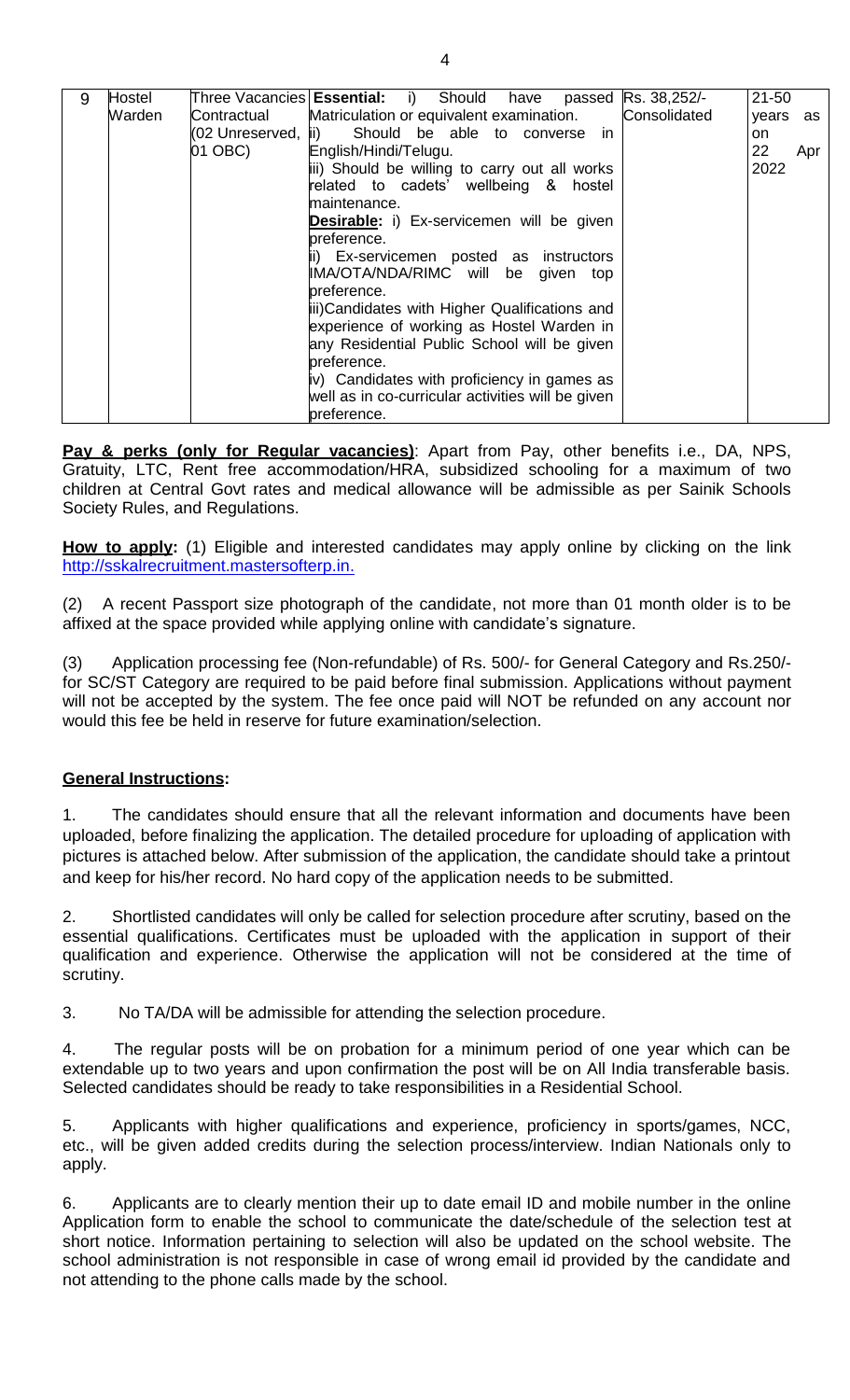7. Candidates are to bring their original Id proof, certificates/documents in original (in support of their qualifications/experience as mentioned in the application) while reporting for the selection test, failing which their candidature will not be entertained.

8. Canvassing in any form will disqualify the candidature of the applicant. Last date for receipt of Applications: **22 Apr 2022.**

9. Persons employed in Government/ Semi-Government Organizations or Educational Institutions must apply through a proper channel (OR) shall provide a No Objection Certificate (NOC) along with their application. If neither is possible, they must submit NOC at the time of the Interview (if called for an interview). **NOC is not required for other applicants.**

10. The school administration reserves the right to cancel anyone or all the vacancies due to administrative reasons.

> Sd/- Principal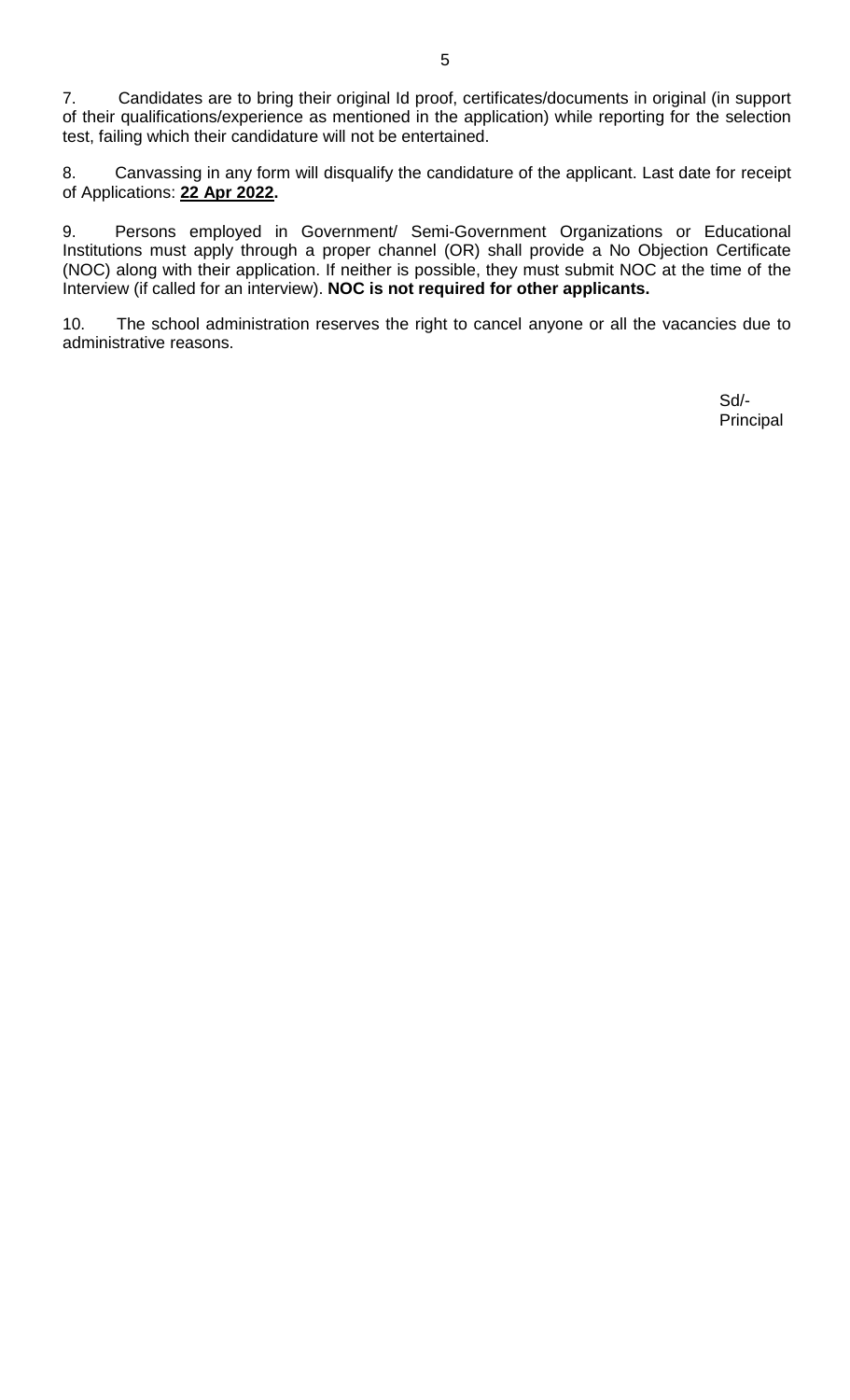#### **ONLINE PROCEDURE FOR PGTs, COUNSELLOR, BAND MASTER, ART MASTER, CRAFT TEACHER, PTI CUM MATRON, MEDICAL OFFICER, WARD BOYS AND HORSE INSTRUCTOR**

1. After clicking on the link [http://sskalrecruitment.mastersofterp.in](http://sskalrecruitment.mastersofterp.in/) you will be diverted to the following web page. Click Apply as shown below, you will be diverted to Step 2.

| use for testing now.                                         |                           |                            |                                   |                            |                       |
|--------------------------------------------------------------|---------------------------|----------------------------|-----------------------------------|----------------------------|-----------------------|
| Username*                                                    | Show 10<br>$\vee$ entries |                            |                                   | Search:                    |                       |
| ۵<br>Enter Username                                          | Advt No.                  | li.<br>Name of Post<br>11. | <b>Last Date Submission</b><br>11 | <b>Download File</b><br>17 | <b>Click To Apply</b> |
| Password*                                                    | SSKAL/1013/ADVT/2022      | PGT MATHEMATICS            | 22/04/2022                        | 소                          | Apply                 |
| $a_{\!\scriptscriptstyle (\!\varsigma\!)}$<br>Enter Password | SSKAL/1013/ADVT/2022      | SCHOOL MEDICAL OFFICER     | 22/04/2022                        | 소                          | <b>Z</b> Apply        |
| Enter Your Captch Code Here<br>1G4Atm                        | SSKAL/1013/ADVT/2022      | PGT ENGLISH                | 22/04/2022                        | 소                          | <b>Z</b> Apply        |
|                                                              | SSKAL/1013/ADVT/2022      | PTI-CUM-MATRON             | 22/04/2022                        | 소                          | <b>Z</b> Apply        |
| Login                                                        | SSKAL/1013/ADVT/2022      | ART & CRAFT TEACHER        | 22/04/2022                        | 소                          | <b>Z</b> Apply        |
| Forgot Password                                              | SSKAL/1013/ADVT/2022      | COUNSELLOR                 | 22/04/2022                        | Ł.                         | Apply                 |
|                                                              | SSKAL/1013/ADVT/2022      | <b>BAND MASTER</b>         | 22/04/2022                        | 소                          | Apply                 |
|                                                              | SSKAL/1013/ADVT/2022      | HORSE RIDING INSTRUCTOR    | 22/04/2022                        | 소                          | Apply                 |
|                                                              | SSKAL/1013/ADVT/2022      | HOSTEL WARDEN              | 22/04/2022                        | 志                          | Apply                 |

2. Fill your credentials the press proceed and then click on Home to go on Home page.

| <b>Applicant Registration</b><br>Advt. No. *    | Post Name*              |
|-------------------------------------------------|-------------------------|
| SSKAL/1013/ADVT/2022                            | PGT MATHEMATICS         |
| Applicant Name * (As per 10th Marksheet)        | Department*             |
| Please Enter Your Name. (As Per 10th Marksheet) | Please select           |
| Email Address*                                  | Mobile No.*             |
| Please Enter Email Address.                     | Please Enter Mobile No. |
|                                                 | Submit<br>Home          |
|                                                 |                         |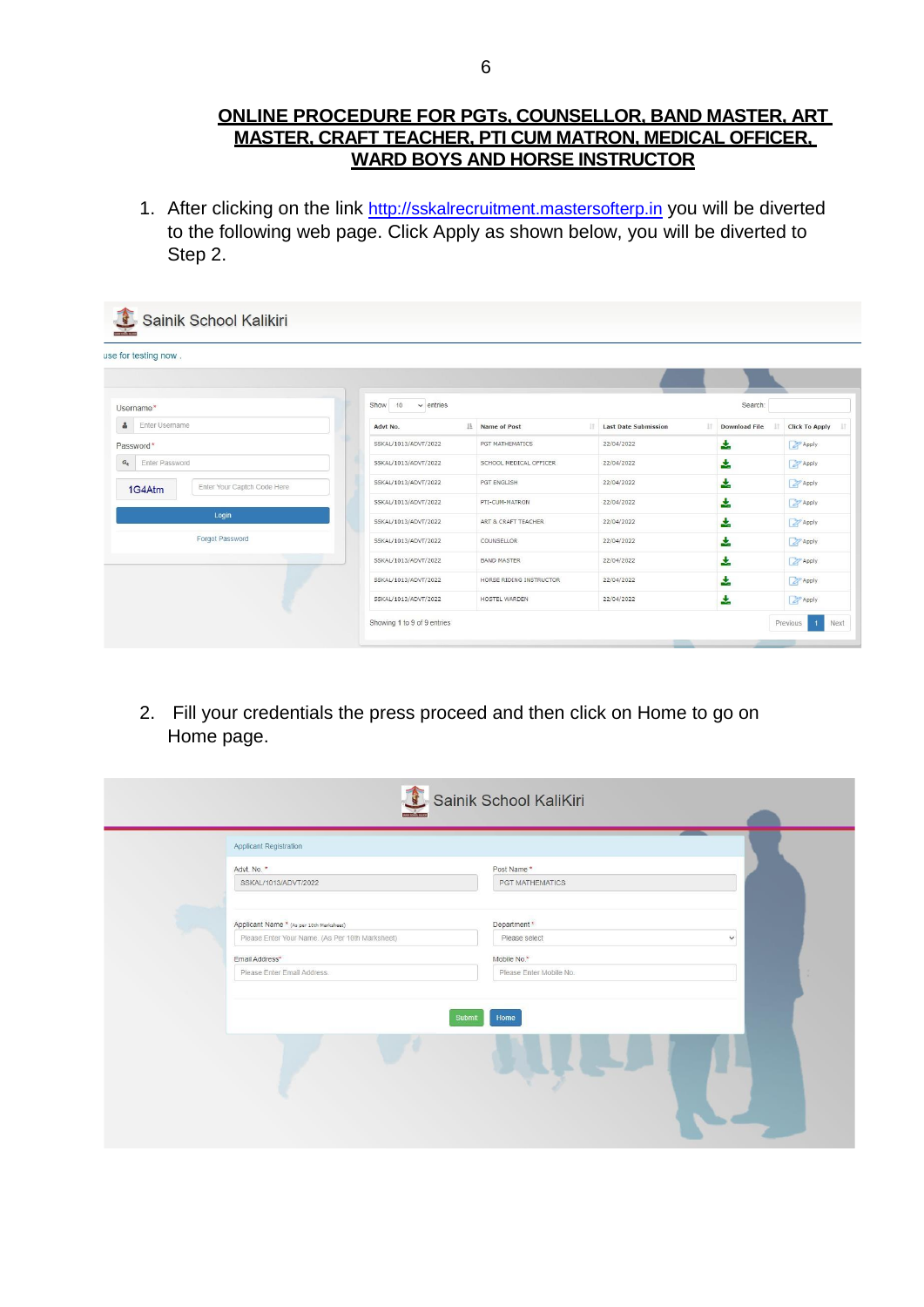3. You will get a mail in your given mail ID after submitting your credentials.

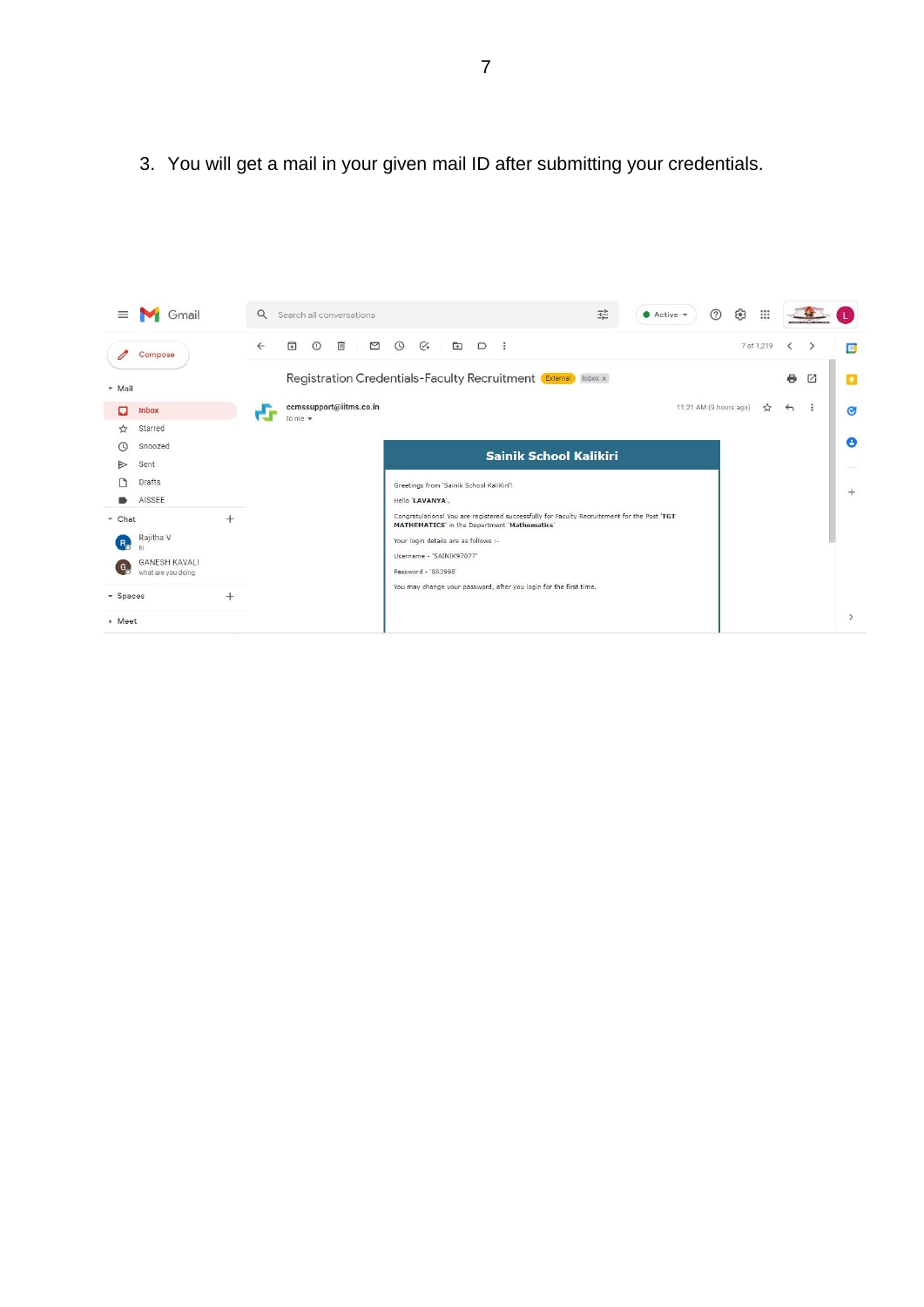### 4. Fill Username and Password received in your email ID.

|                                                         |                                        | This Portal is in use for testing now. |                                   |                      |                                    |
|---------------------------------------------------------|----------------------------------------|----------------------------------------|-----------------------------------|----------------------|------------------------------------|
|                                                         |                                        |                                        |                                   |                      |                                    |
| Username*                                               | Show<br>$ 10\rangle$<br>$\vee$ entries |                                        |                                   | Search:              |                                    |
| 옵<br>Enter Username                                     | Advt No.                               | IL Name of Post<br>$11 -$              | <b>Last Date Submission</b><br>11 | <b>Download File</b> | <b>Click To Apply</b>              |
| Password*                                               | SSKAL/1013/ADVT/2022                   | PGT MATHEMATICS                        | 22/04/2022                        | 圡                    | Apply                              |
| $a_{\!\scriptscriptstyle \downarrow}$<br>Enter Password | SSKAL/1013/ADVT/2022                   | SCHOOL MEDICAL OFFICER                 | 22/04/2022                        | 支                    | <b>Z</b> Apply                     |
| Enter Your Captch Code Here<br>4EtghH                   | SSKAL/1013/ADVT/2022                   | PGT ENGLISH                            | 22/04/2022                        | 支                    | <b>Z</b> Apply                     |
|                                                         | SSKAL/1013/ADVT/2022                   | PTI-CUM-MATRON                         | 22/04/2022                        | 支                    | Apply                              |
| Login                                                   | SSKAL/1013/ADVT/2022                   | ART & CRAFT TEACHER                    | 22/04/2022                        | 土                    | <b>Z</b> Apply                     |
| Forgot Password                                         | SSKAL/1013/ADVT/2022                   | COUNSELLOR                             | 22/04/2022                        | 志                    | <b>Z</b> Apply                     |
|                                                         | SSKAL/1013/ADVT/2022                   | <b>BAND MASTER</b>                     | 22/04/2022                        | 支                    | <b>Apply</b>                       |
|                                                         | SSKAL/1013/ADVT/2022                   | HORSE RIDING INSTRUCTOR                | 22/04/2022                        | 圡                    | Apply                              |
|                                                         | SSKAL/1013/ADVT/2022                   | HOSTEL WARDEN                          | 22/04/2022                        | 志                    | <b>Z</b> Apply                     |
|                                                         | Showing 1 to 9 of 9 entries            |                                        |                                   |                      | Previous<br>Next<br>$\overline{1}$ |

5. You will see page following page.

| Sainik School Kalikiri            | & PLAVANYA <b>C</b> Logout                                                                                                                                                                                                                                                                             |
|-----------------------------------|--------------------------------------------------------------------------------------------------------------------------------------------------------------------------------------------------------------------------------------------------------------------------------------------------------|
| <b>Hello, P LAVANYA</b><br>Online | Welcome to Faculty Recruitment Po                                                                                                                                                                                                                                                                      |
| <b>Change Password</b>            |                                                                                                                                                                                                                                                                                                        |
| Personal Details                  | <b>Important Instructions:</b><br>$\bullet$                                                                                                                                                                                                                                                            |
| <b>School Education</b>           | • All fields marked with (*) are mandatory<br>. You must have to fill your personal details, before final submit.                                                                                                                                                                                      |
| JG Education                      | . Based on your details application will calculate credit points, you can see or download your system calculated credit point report on Preview / Final application link.<br>. If you are not satisfied with system calculated credit point then enter your self calculated points on Other Info link. |
| <b>G</b> Education                |                                                                                                                                                                                                                                                                                                        |
| <b>S.Ed Education</b>             |                                                                                                                                                                                                                                                                                                        |
| hD Details                        |                                                                                                                                                                                                                                                                                                        |
| Present Employer                  |                                                                                                                                                                                                                                                                                                        |
| Past Employer                     |                                                                                                                                                                                                                                                                                                        |
| <b>Research Publication</b>       |                                                                                                                                                                                                                                                                                                        |
| DS/STTP/Workshop Organzanization  |                                                                                                                                                                                                                                                                                                        |
| Publication of Books              |                                                                                                                                                                                                                                                                                                        |
| <b>Jutreach Activity</b>          |                                                                                                                                                                                                                                                                                                        |
| <b>Summary ProExperience</b>      |                                                                                                                                                                                                                                                                                                        |
| <b>Jpload Document</b>            |                                                                                                                                                                                                                                                                                                        |
| <b>Jake Payment</b>               |                                                                                                                                                                                                                                                                                                        |
| Other Information                 |                                                                                                                                                                                                                                                                                                        |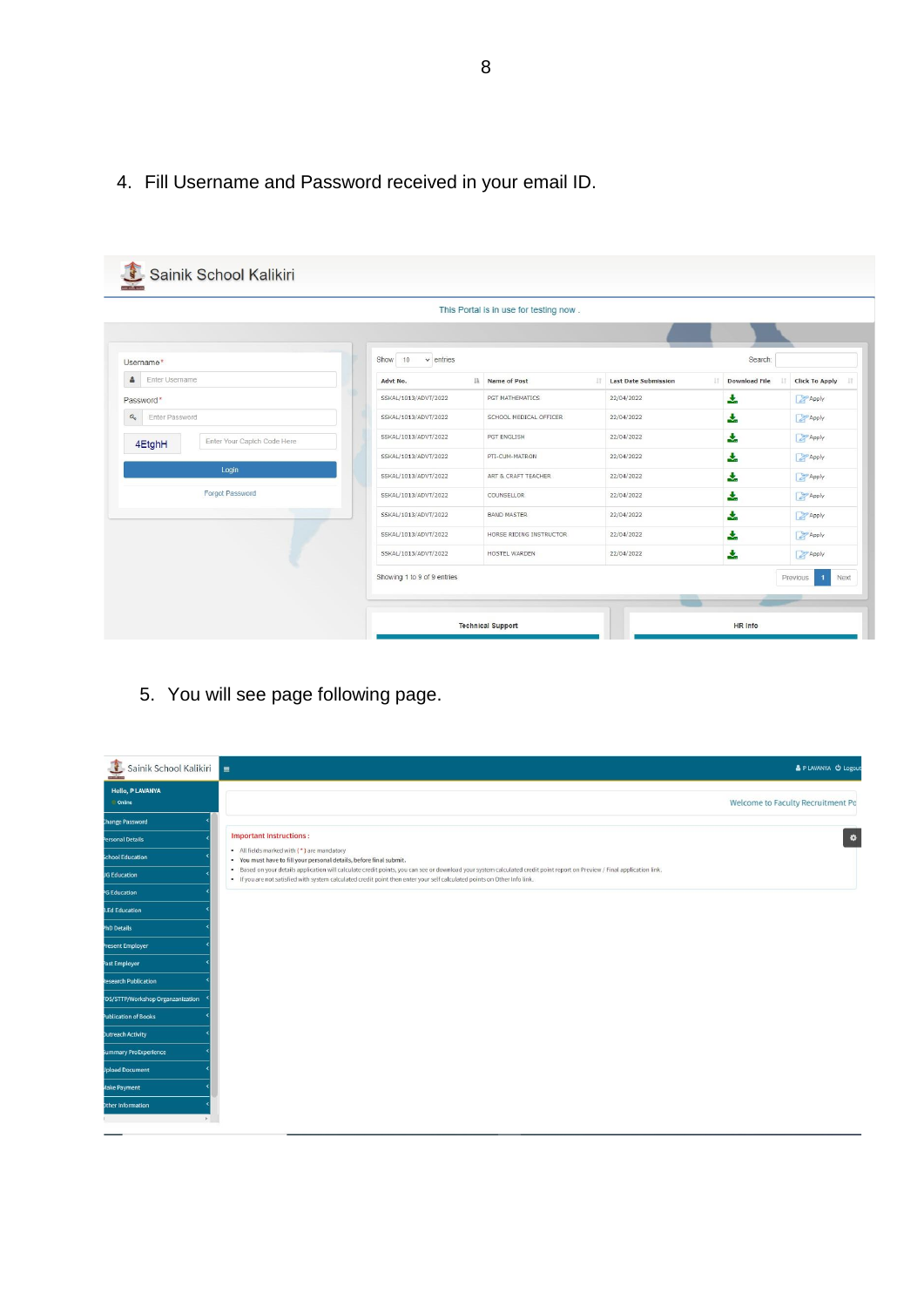6. Start filling your credentials one by one applicable to you. If not applicable then go to next tab. Fill all credential marked with \*

| ≗<br>Sainik School Kalikiri       | $\equiv$                                                  |                                                    |                                                                                                                                                                                  |              |                                                   |                            | & PLAVANYA <b>O</b> Logout |
|-----------------------------------|-----------------------------------------------------------|----------------------------------------------------|----------------------------------------------------------------------------------------------------------------------------------------------------------------------------------|--------------|---------------------------------------------------|----------------------------|----------------------------|
| <b>Hello, P LAVANYA</b><br>Online | Instructions:<br>All fields marked with (*) are mandatory |                                                    |                                                                                                                                                                                  |              |                                                   |                            |                            |
| <b>Change Password</b>            |                                                           |                                                    | Photocopy proof required are : Date of Birth, Address Proof, Category Proof (If the category proof is not attached, considered as General Category) along with application form. |              |                                                   |                            |                            |
| Personal Details                  |                                                           |                                                    |                                                                                                                                                                                  |              |                                                   |                            |                            |
| <b>School Education</b>           | Personal Details:                                         |                                                    |                                                                                                                                                                                  |              |                                                   |                            |                            |
| <b>JG Education</b>               | ■ Browse                                                  | Upload Photo Valid                                 | FullName*                                                                                                                                                                        |              |                                                   | Date of Birth*             |                            |
| <b>G</b> Education                | JPG, GIF) (Max size 100 kb)                               | image file(e.g.                                    | P LAVANYA                                                                                                                                                                        |              |                                                   | Date of Birth              | 曲                          |
| <b>3.Ed Education</b>             | Post Applied For*                                         |                                                    | Category*                                                                                                                                                                        |              | Gender*                                           | Nature of Applicant*       |                            |
| <b>PhD Details</b>                | PGT MATHEMATICS                                           | $\checkmark$                                       | Please Select                                                                                                                                                                    | $\checkmark$ | Please Select<br>$\checkmark$                     | Please Select              | $\check{ }$                |
| Present Employer                  | Apply Department*                                         |                                                    | Father Name                                                                                                                                                                      |              | Mother Name                                       | Spouse Name                |                            |
| Past Employer                     | Please Select                                             | $\checkmark$                                       | Please Enter Father Name                                                                                                                                                         |              | Please Enter Mother Name                          | Please Enter Spause Name   |                            |
| Research Publication              | Specialization*                                           |                                                    |                                                                                                                                                                                  |              |                                                   |                            |                            |
| DS/STTP/Workshop Organzanization  | Please Select                                             | $\checkmark$                                       | <b>Last Promotion Date</b><br>Last Promotion Date                                                                                                                                | 篇            | Marital Status *<br>Please Select<br>$\checkmark$ | State/UT*<br>Please Select | $\check{~}$                |
| Publication of Books              |                                                           |                                                    |                                                                                                                                                                                  |              |                                                   |                            |                            |
| <b>Jutreach Activity</b>          | Browse                                                    | Upload Signature Valid<br>image(e.g. JPG,GIF) (Max | Aadhar Number                                                                                                                                                                    |              | Pan Number                                        | Mobile Number*             |                            |
| summary ProExperience             | size 100 kb)                                              |                                                    | Please Enter Adhar No.                                                                                                                                                           |              | Please Enter Pan No.                              | 9642204822                 |                            |
| <b>Joload Document</b>            |                                                           |                                                    | Nationality*                                                                                                                                                                     |              | <b>Email Address</b>                              | Correspondence State *     |                            |
| <b>Aake Payment</b>               |                                                           |                                                    | Indian                                                                                                                                                                           | $\checkmark$ | lavanya@sskal.ac.in                               | Please Select              | $\checkmark$               |
| Other Information                 |                                                           |                                                    | Permanent State*                                                                                                                                                                 |              | Correspondence Pincode                            | Permanent Pincode*         |                            |
|                                   |                                                           |                                                    | Please Select                                                                                                                                                                    | $\checkmark$ | Please Enter PIN Code Name                        | Please Enter PIN Code Name |                            |

7. In payment portal click on pay now.

| Sainik School Kalikiri<br>≐              |                   | & P LAVANYA @ Logout                                                                                                    |
|------------------------------------------|-------------------|-------------------------------------------------------------------------------------------------------------------------|
| <b>Hello, P LAVANYA</b><br><b>Online</b> | Make Payments     |                                                                                                                         |
| <b>Change Password</b>                   | Amount:*          | Note:                                                                                                                   |
| <b>Personal Details</b>                  | 500.00            | Click Pay Now Button To Make Payment.                                                                                   |
| <b>School Education</b>                  | Post For:         | All information need to be proper before make payment.                                                                  |
| <b>UG Education</b>                      | PGT MATHEMATICS   | If Payment Done Successfully then Please Wait 24 hours for Responce or else Contact Admin of<br>Sainik School Kalikiri. |
| <b>PG Education</b>                      |                   |                                                                                                                         |
| <b>B.Ed Education</b>                    | Pay Now<br>Cancel |                                                                                                                         |
| <b>PhD Details</b>                       |                   |                                                                                                                         |
| <b>Present Employer</b>                  |                   | Show<br>$\vee$ entries<br>Search:<br>10                                                                                 |
| <b>Past Employer</b>                     |                   | Application Fees<br><b>Transaction Date</b><br> T <br>Report<br><b>Bank Transaction Id</b>                              |
| <b>Research Publication</b>              |                   | No data available in table                                                                                              |
| FDS/STTP/Workshop Organzanization        |                   | Showing 0 to 0 of 0 entries<br>Next<br>Previous                                                                         |
| <b>Publication of Books</b>              |                   |                                                                                                                         |
| <b>Outreach Activity</b>                 |                   |                                                                                                                         |
| <b>Summary ProExperience</b>             |                   |                                                                                                                         |
| <b>Upload Document</b>                   |                   |                                                                                                                         |
| <b>Make Payment</b>                      |                   |                                                                                                                         |
| Other Information                        |                   |                                                                                                                         |